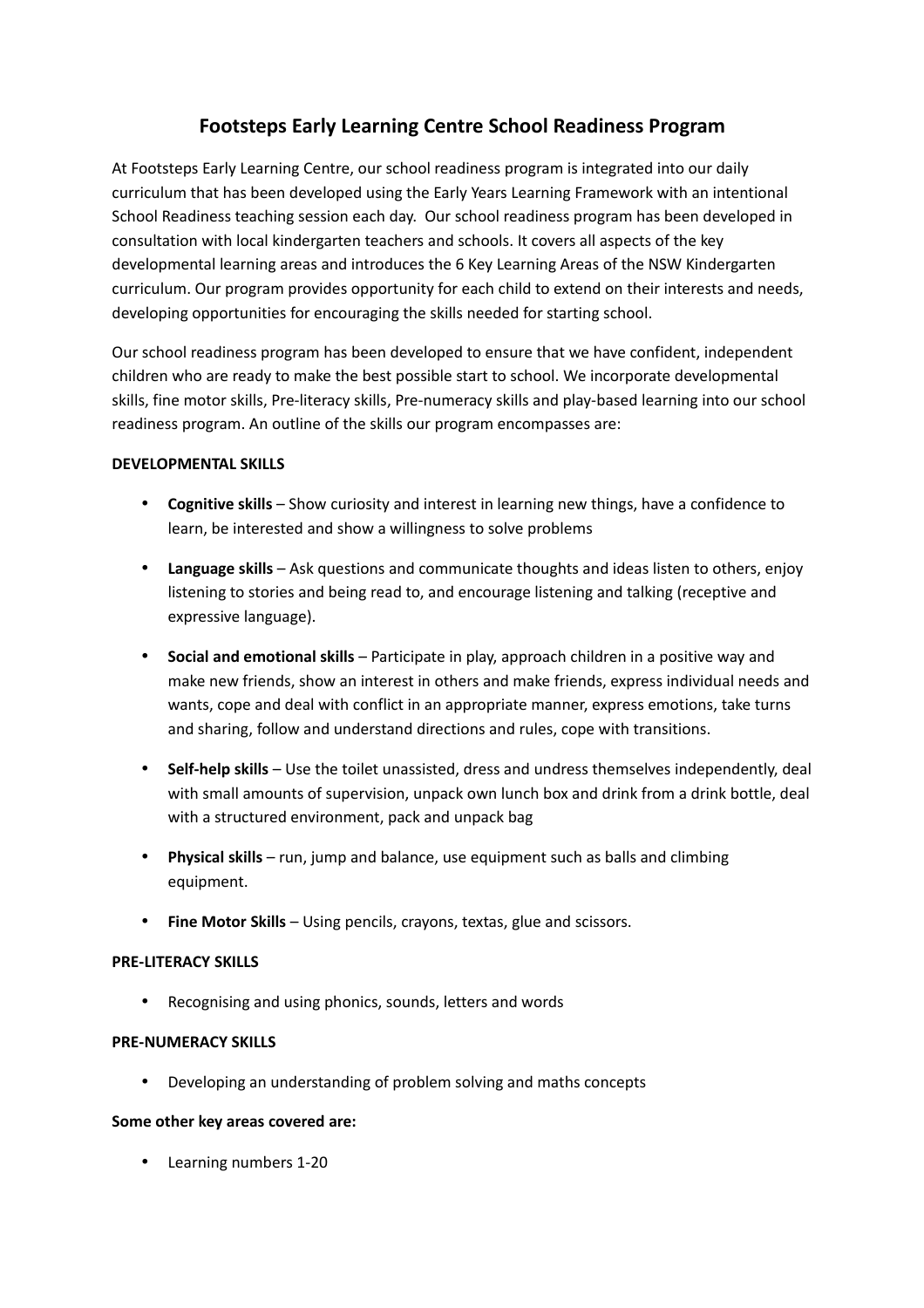- Learning all letters of the alphabet
- Recognition of upper and lower case letters
- Identification and recognition of primary and secondary colours
- Identification and recognition of shapes
- Writing own name
- Reading their name in a variety or typed and handwritten fonts
- Knowing the days of the week, months in the year and seasons
- Hygiene, health and safety, including dental and oral hygiene, road safety, fire safety, car safety, stranger danger, sun protection
- Using proper pencil grip
- Using scissors and glue
- Using words such as "please" and "thank you"
- Participates in small and large group activities
- Interacting positively and politely with adults
- Puts shoes and socks on without help

We also provide numerous school readiness experiences within our program that the pre-schoolers can participate in, to assist them in preparing for school. These experiences will enable children to extend on their current skills and abilities and provide opportunities to learn new developmental skills when starting school. The school readiness experiences include:

- Having "lunch box days" so children can practice opening and closing their lunch box and eating their own lunch
- Encourage children to participate in group games and experiences
- Supporting each child to develop friendship and co-operate with peers
- Talk positively with children about starting school
- Encourage children's independence in all self-help skills
- Discuss school visits and orientation events with children before and after they occur
- Help children to use crayons, pencils, textas, glue and scissors unassisted
- Read with children regularly
- Invite guests to talk to parents about school readiness and the transition to school